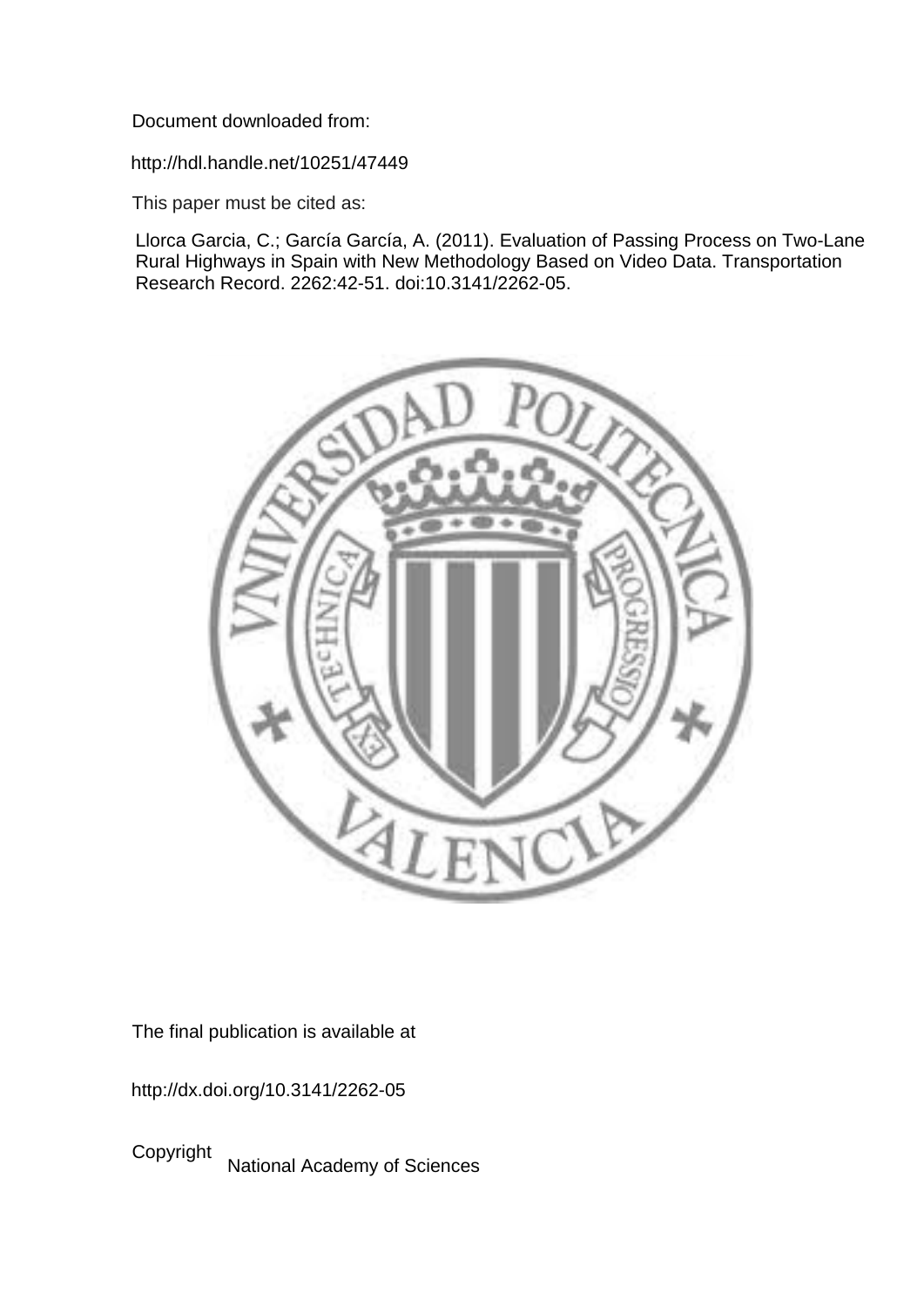# **EVALUATION OF PASSING PROCESS ON TWO-LANE RURAL HIGHWAYS IN SPAIN USING A NEW METHODOLOGY BASED ON VIDEO DATA**

Corresponding Author:

**Carlos Llorca** 

Research Assistant Department of Transportation Universidad Politécnica de Valencia Camino de Vera, s/n. 46022 – Valencia. Spain Tel: (34) 96 3877374 Fax: (34) 96 3877379 E-mail: [carlloga@cam.upv.es](mailto:carlloga@cam.upv.es)

Other Authors:

# **Alfredo García**

Professor Department of Transportation Universidad Politécnica de Valencia Camino de Vera, s/n. 46022 – Valencia. Spain Tel: (34) 96 3877374 Fax: (34) 96 3877379 E-mail: [agarciag@tra.upv.es](mailto:agarciag@tra.upv.es)

| Word count: | Abstract:                 | 250  |
|-------------|---------------------------|------|
|             | Manuscript:               | 5500 |
|             | Figures: $5 \times 250 =$ | 1250 |
|             | Tables: $2 \times 250 =$  | 500  |
|             | <b>TOTAL:</b>             | 7500 |

**Key words:** Passing sight distance, Rural road, Video data recording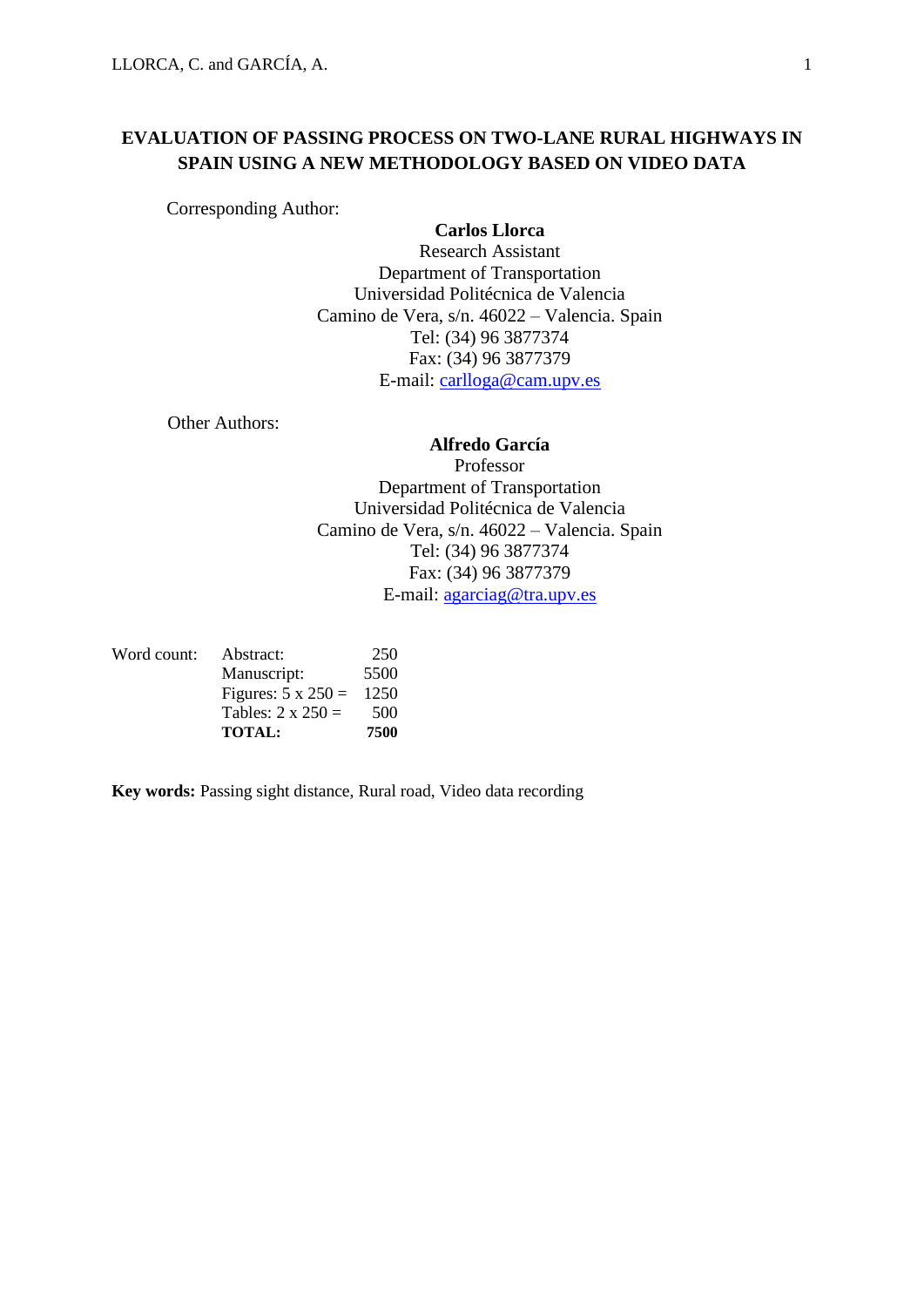## **ABSTRACT**

Drivers need enough Passing sight distance (PSD) to pass slower vehicles with safety. This can help to improve traffic operation on two-way two-lane highways. Existing models propose different values of PSD, according to different assumptions. Only in some cases these models were based on field data of passing maneuvers.

This research proposes the design of a new methodology to observe passing maneuvers on existing highways with help of 6 video cameras installed on a fix point next to passing sections. The use of a larger number of cameras allows the complete registration of trajectories along the entire passing zone, with uniform image resolution. The methodology was applied to register a sample of 234 maneuvers on 4 passing zones. Trajectories of 58 of them were completely described and analyzed using specific restitution software.

Results are compared with existing PSD models. AASHTO model proposed distances travelled on the left lane are similar to average observed distances if the passed vehicle is one truck, and between 50 and 100 m higher if one passenger car is passed. Higher differences, over 100 m, were found between measured data and PSD model of Hassan et al., especially at high design speeds. Observed average speed difference between passing and impeding vehicles is significantly higher than in all models.

Variables with strongest influence on the time and distance travelled on the opposing lane are: type and speed of the passed vehicle and the length of the passing zone. Left lane time and distance increase with this length.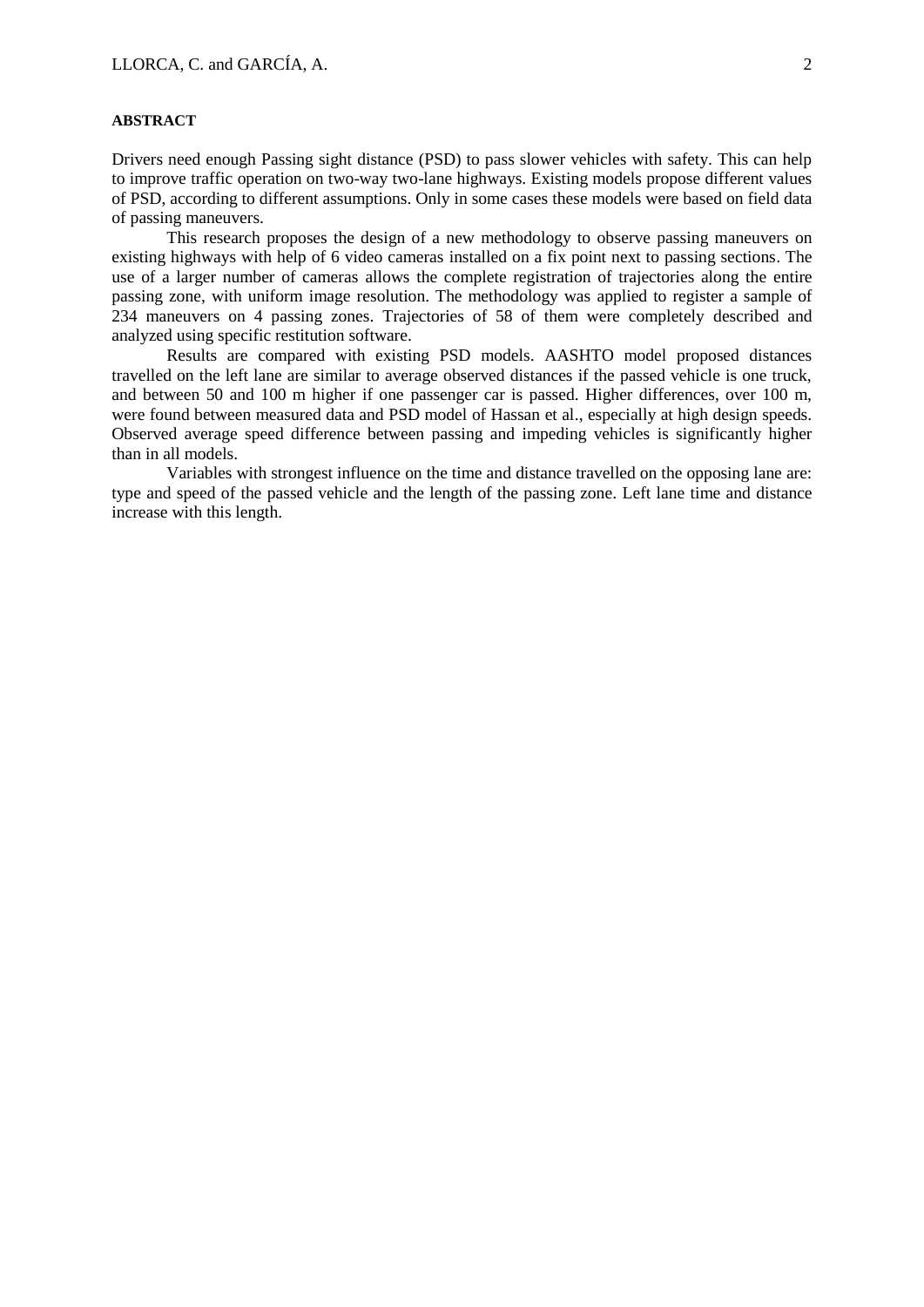#### **BACKGROUND**

Passing on two-way two-lane highways is one of the most important maneuvers for the operation of traffic on these roads. Passing allows drivers of faster vehicles to drive at their own desired speed and to avoid interferences with slower vehicles that cause delays.

Rural two-lane highways represent still the longest part of the highway networks. Despite of traffic volume on these highways is lower than on motorways, accident rates are significantly higher (1).

Passing-related accidents are especially serious, because of the existence of up to three vehicles at high speeds (the passing, the impeding and the opposing vehicle), with opposing paths on the road. However, it is very difficult to identify the real causes of one accident, in order to associate it with the passing maneuver. Recent studies with these objectives are not common.

Driving safety analysis by means of traffic conflict techniques (TCT) could reinforce the study of passing-related accidents. However, there is not any specific conflict indicator defined for the passing maneuver, which could consider the particular problems of passing. Only some few research studies (2) have used the "Time to Collision (TTC)" as conflict indicator, despite it is usually used to analyze crossing safety.

Consequently, highways are designed and signed using criteria based on Passing Sight Distance (PSD). PSD must be seen by one driver along the opposing lane in order to pass a slower vehicle when a third opposing one is approaching.

PSD used in geometric design and marking criteria could be calculated with a large number of different PSD models. Dispersion in results of those PSD models is very high (3).

US design criteria for two-way two-lane highways are presented in AASHTO Green Book of 2004 (4). The last revision of this model was made in 1994. PSD components were calibrated with field data of passing maneuvers from different research between 1938 and 1958.

PSD of AASHTO models begins with a perception-reaction time and ends at the moment of the return to the own lane. Opposing vehicle is considered from the point when passing and passed vehicle are in abreast position. Aborting the maneuver is only considered until this abreast position.

In contrast of PSD model of AASHTO (4), Glennon (5) and Hassan et al. (6) propose analytic models of PSD. These models are based on equations of the movement of the three vehicles.

Glennon and Hassan et al. locate a 'critical position' at the point where sight distances to abort and to complete the maneuver are equal. After this point it is better to complete the pass than to abort. The difference between both authors and AASHTO model is the definition of PSD. Glennon and Hassan only consider the part of sight distance needed from the critical position to the end of the passing, instead the distance from the perception-reaction stage, which is considered by some authors as too conservative. Glennon and Hassan's PSD proposed values are consequently lower.

In addition to those cited PSD model, a higher number of PSD models were formulated. Some analytical deterministic PSD models are presented by Rillet (7), Rocci (8), or Wang and Cartmell (9). More recent are probabilistic models that associate PSD with levels of safety, like El Khoury and Hobeika (10) or El-Bassiouni and Sayed (11).

Clear differences are also found between geometric design and marking criteria employed in different countries. These two criteria are incompatible in all the analyzed cases, like in US (AASHTO Green Book for geometric design and MUTCD for marking (4), (12)) or in Spain (13),  $(14)$ .

A quite small number of PSD models were based on field studies. Most recent extensive field data was obtained by Polus et al. (15) or Harwood et al. (3). These authors have recorded video from external fixed positions of passing zones. Only one camera was used in each passing zone, and times and distances were measured in video images. Traffic data was also recorded

Polus et al. observed up to 1,500 passing maneuver, but analyzed only a small part of them. Also Harwood analyzed 60 of over 360 maneuvers.

According to authors, some passing maneuvers could not be analyzed because they have started out of the camera field or too far to get accurate distance data. Curvilinear alignments did not allow the necessary accuracy either.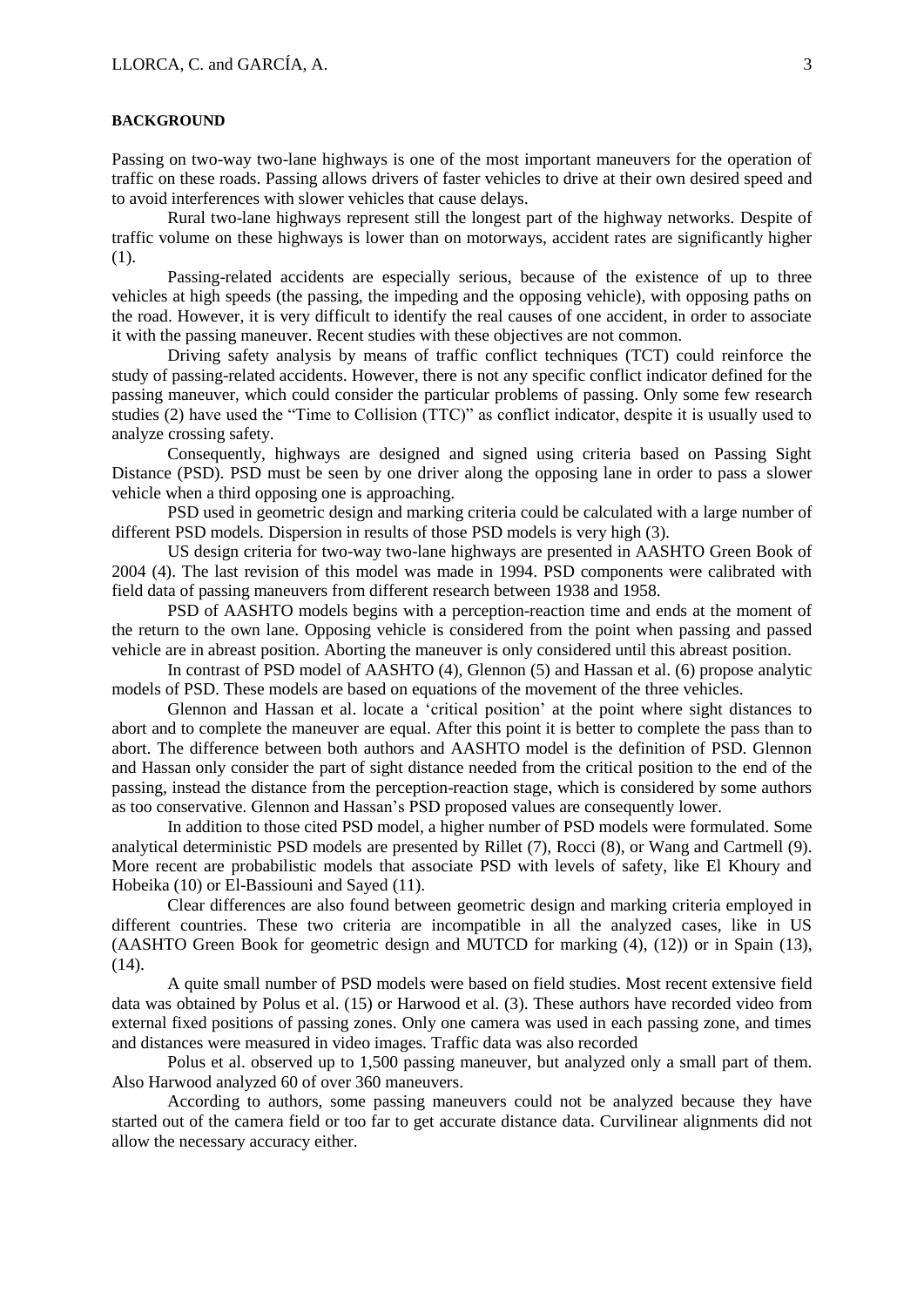A different methodology was used by Carlson et al. in 2006 (16). Carlson took video data from a moving vehicle inside the traffic flow. The moving vehicle drives at slow speeds as impeding vehicle. Data from Carlson was combined and included in Harwood's study (3).

The final results of Polus et al. and Harwood et al. studies disagree. Polus recommends the AASHTO PSD values, or even higher, if the passed vehicle is a heavy vehicle. In contrast, Harwood considers AASHTO model too conservative because of the existence of the critical position. Harwood et al. recommend using the MUTCD criteria (with assumptions of Glennon's model) as geometric design criteria, instead of AASHTO criteria (17).

## **OBJECTIVES**

High dispersion in criteria, models and field data suggests a new research of passing maneuvers on two-way two-lane highways. Moreover, the need of obtaining more accurate data of passing maneuvers motivates the test of a new methodology.

This research will design a new methodology to obtain data from observed maneuver on rural roads. Methodology must improve data acquisition by analyzing complete trajectories of all vehicles that participate in the passing maneuver.

Once the methodology is designed the second objective is to obtain an extensive database of passing maneuvers. Each maneuver should be described by the complete path of all the participating vehicles on the roads: position, time, speed and acceleration at any time.

After that, the research will analyze statistically the data and propose a revision of the most cited PSD models, and their assumptions, to be applied in Spain.

### **METHODOLOGY**

The methodology of this research is based on video data recording and restitution of trajectories.

The first important advance in relation to past research with similar methodologies is the incorporation of a higher number of video cameras. Up to 6 digital cameras can be installed on a Mobile Traffic Laboratory developed by the Highway Engineering Research Group (HERG) of the Universidad Politécnica de Valencia (Spain), in order to make a description in detail of the complete evolution of vehicles in passing maneuvers.

Mobile Traffic Laboratory is an articulated platform which can be raised up to 12 m high. Cameras are installed on the highest point of the platform. Focus and zoom of these cameras is controlled from a laptop in real time by means of a wireless network.

A large area can be recorded with a correct position and zoom of each camera. Each camera records a smaller area than if only one camera was available. Consequently, video images are obtained for long zones up to  $1,000 - 1,500$  m when the Mobile Traffic Laboratory is installed in the middle of the passing zone. Video quality is also uniform along the whole zone. A passing maneuver along the six cameras is shown in FIGURE 1 throw different frames.

Starting at distances of 300 m from the position of the Mobile Traffic Laboratory the resolution of cameras restricts the analysis of maneuvers. Trajectory processing is, according to that limitation, possible along up to 600 m of passing zone.

Potential effects over drivers should be reduced by choosing the appropriate position of the platform. The best position should ensure good visibility from the cameras and restricted visibility form drivers to the Moving Traffic Laboratory.

When the equipment is installed next to the highway, the six cameras record video simultaneously. After that video data is processed in order to obtain the trajectories and different characteristics of maneuvers.

Path restitution is based on perspective restitution. Real dimensions of objects are calculated from their representation in the video frame, thanks to geometrical relationships between reality and perspectives. Each video frame is treated as perspective drawing of the reality. Individual restitution of a frame locates the vehicles on their position on the highway at this time. If the process is repeated along all frames, the entire trajectory will be obtained.

This conversion of coordinates is possible after measuring reference polygons on the road, which are observed on videos and match up the road marking. Trajectories of the up to three vehicles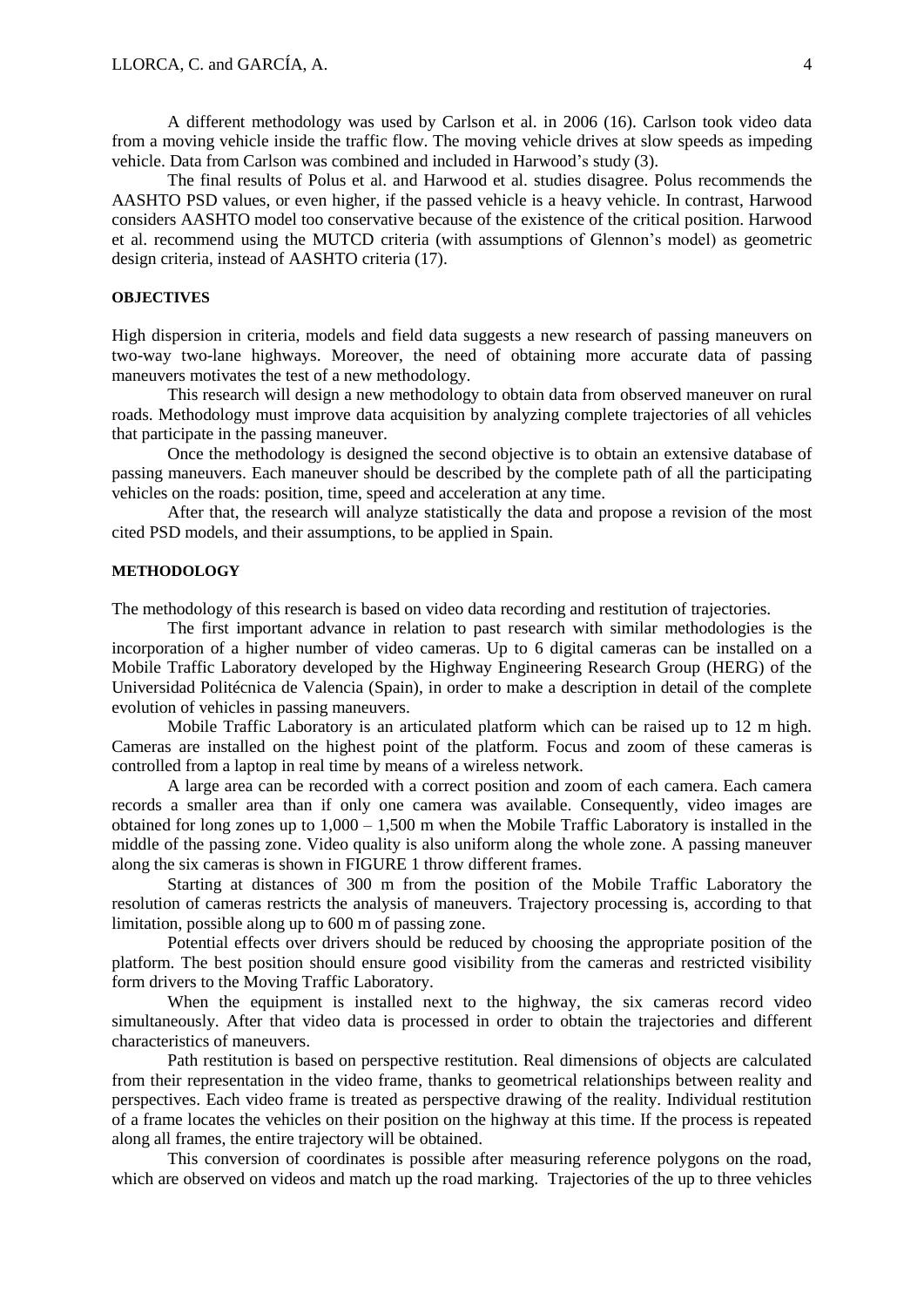are obtained on a two-dimensional coordinate system, which matches up with length and width of the highway. Perspective distortion does not affect the restitution since reference lines which are observed in video data were measured before in the reality, along the entire passing zone.

All the process was made with specific software developed by the HERG of the Universidad Politécnica de Valencia. Several applications of this software have been already presented (18).

Positions of vehicles along the six cameras with a frequency of 5 points per second are combined and the complete trajectory can be calculated. Speed and acceleration profiles of the three vehicles along the maneuver are also calculated. This means that a sample vehicle in a passing maneuver of 10 seconds is described at least by 50 points.

## **FIELD STUDY**

With these methodology a total of 234 maneuvers were observed. 58 passing maneuvers were analyzed with data of trajectories of, at least, the passing and impeding vehicles. Near 25 percent of maneuvers could be analyzed using the described restitution software.

The study took place on four passing zones in the surrounding of Valencia (Spain) in 2010, on two different rural roads. Passing zone length considered was between 245 m and 1,300 m, in order to study the effect of this length in passing maneuvers. These lengths are representative of almost that all existing passing zones in Spanish roads.

Short zones present a higher rate of analyzed maneuver (up to 63%) than long zones (13%) because off focus and resolution problems at 300 m on up.

Operating speed (85<sup>th</sup> percentile) on the passing zones was between 98 and 120 km/h. These speeds were calculated using the developed software. Free flow and total flow operating speeds were separately obtained.

Only day light passing maneuvers were studied, on horizontal passing zones with similar traffic volumes (between 250 and 300 veh/hour).

TABLE 1 presents the field study and characteristics of each location.

## **ANALYSIS**

#### **Data reduction**

Video data and trajectories cannot be analyzed easily. It is necessary to define different variables to describe passing maneuvers. These variables can be studied from a statistical point of view.

The total number of 234 observed passing maneuvers can be described by some basic variables, including times. Maneuvers with complete trajectory data can be described using a larger number of variables, including distances, speeds and accelerations, which can define all the stages of the pass.

TABLE 2 shows a list of variables considered in the study, and their values obtained in this field study.

Moreover, variables that describe the passing zone or the traffic characteristics, not only the individual passing maneuver, were also calculated, and have been already shown in TABLE 1.

### **Traffic effects**

In the field study all the passing zones had similar traffic volumes. Relationships with hour traffic volumes are consequently not possible. Percent of heavy vehicles was between 15 and 23%.

However, the length of the passing zone is an important factor of the passing frequency in each zone. Long zones, like locations 1 and 2 had a high passing frequency, while short zones, under the recommendation of Spain criteria, had a very low frequency. Constant traffic volumes facilitate this comparison. These results agree with Harwood's study of frequency of passes in short passing zones (3). In consequence, these short passing zones do not contribute much to the traffic efficiency of two-lane highways.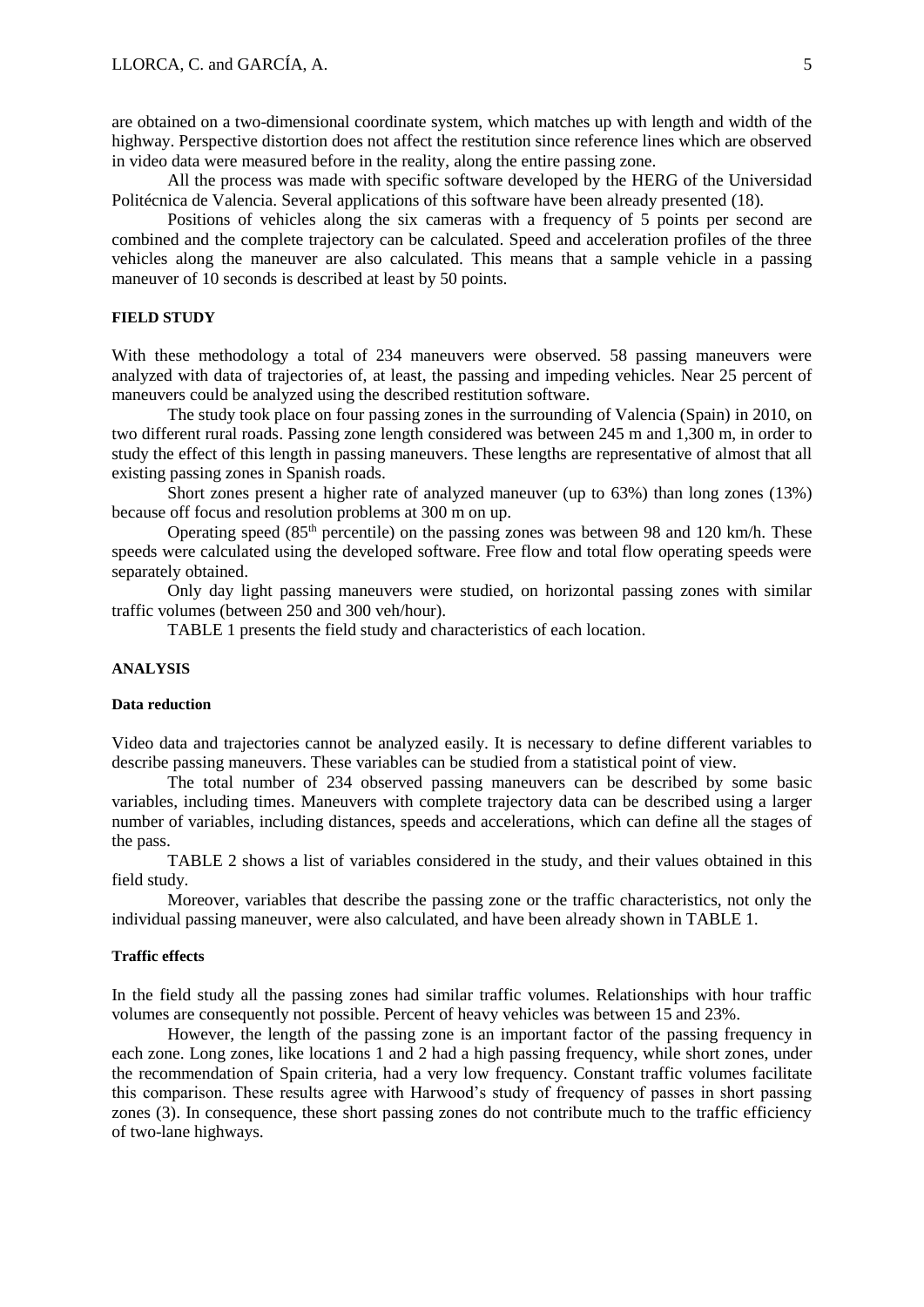#### **Travel on opposing lane**

The main variables in the study were the time and distance travelled along the opposing lane. This time and distance measure the most important stage of the passing, because almost that all conflict situations at passing maneuvers are presented in this phase.

Time and distance, *t1* and *d1*, were analyzed. Multiple linear regression models were calculated in order to establish the main factors of both variables, and to explain their variability. Only significant variables were included in these models.

#### *Time of travel on left lane in sample 1 (234 maneuvers)*

The EQUATION 1 explains 42% of variability of *t1* caused by the number of passed vehicles, the type of passed vehicle and the length of the passing zone.

$$
tI = 1.454 + 0.003 \cdot ZONELENGTH + 3.233 \cdot NUMI + 1.602 \cdot TYPEI (R2=0.42)
$$
 (1)

- **TYPEI**<sup>"</sup> is the type of impeding vehicle (Codified as 0 for passenger cars and 1 for trucks).
- **•** *"NUMI*" is the number of impeding (passed) vehicles.
- *"ZONELENGTH*" is the passing zone length in m.

### *Time of travel on left lane in sample 2 (58 maneuvers)*

The EQUATION 2 explains the 52% of the variability of *t1* (only for simple passing, when there is only one impeding vehicle) caused by type of impeding vehicle and passing zone length.

### *t1*= 4.161+ 2.248 · *TYPEI*+ 0.003 · *ZONELENGTH*(R2=0.52) (2)

Differential between passing and impeding average speeds (*dV*, during left lane travel) can be introduced as significant variable in the model (EQUATION 3)*.*

$$
t1 = 6.972 + 2.174 \cdot TYPEI + 0.003 \cdot ZONELENGTH - 0.121 \cdot dV (R2=0.67)
$$
 (3)

The EQUATION 3 explains the 67% of variability of *t1* by inclusion in the model the differential *dV.* However *dV* is a very random variable, that not depends on any another variable of the maneuver. Variable *dV* cannot be controlled and should be treated as constant value in PSD models.

Speeds of impeding or passing vehicles have no influence on variable *t1*, in contrast to AASHTO or Hassan et al. models. Harwood et al. (3) propose also a constant time of left lane occupation, by observing passing maneuvers from video data (observed average time was 9.9 s according to Harwood).

## *Distance travelled on left lane in sample 2 (58 maneuvers)*

72% of dispersion of distance travelled on left lane is explained with this model, in EQUATION 4. Relationships between *d1* and speed are stronger if the reference speed is the one of the impeding vehicle, named as *Vi* (km/h).

$$
dI = -55.247 + 61.182 \cdot TYPEI + 0.084 \cdot ZONELENGTH + 2.354 \cdot Vi (R2=0.72)
$$
 (4)

Models for *d1* and *t1* in the same sample are coherent, because time and space on the left lane are related by average speed of passing vehicle. This coherence was verified.

Samples 1 and 2 were also compared, in order to extend results of sample 2 (better explained) to sample 1 (larger sample).

Regression models presented in this paper have only the objective of defining the most important correlations between these variables. The applicability of these models is restricted by the sample size. Safety levels assumed in these models were 50% (average values). Future models should assume higher levels of safety to cover human factors and be suitable as design or marking criteria.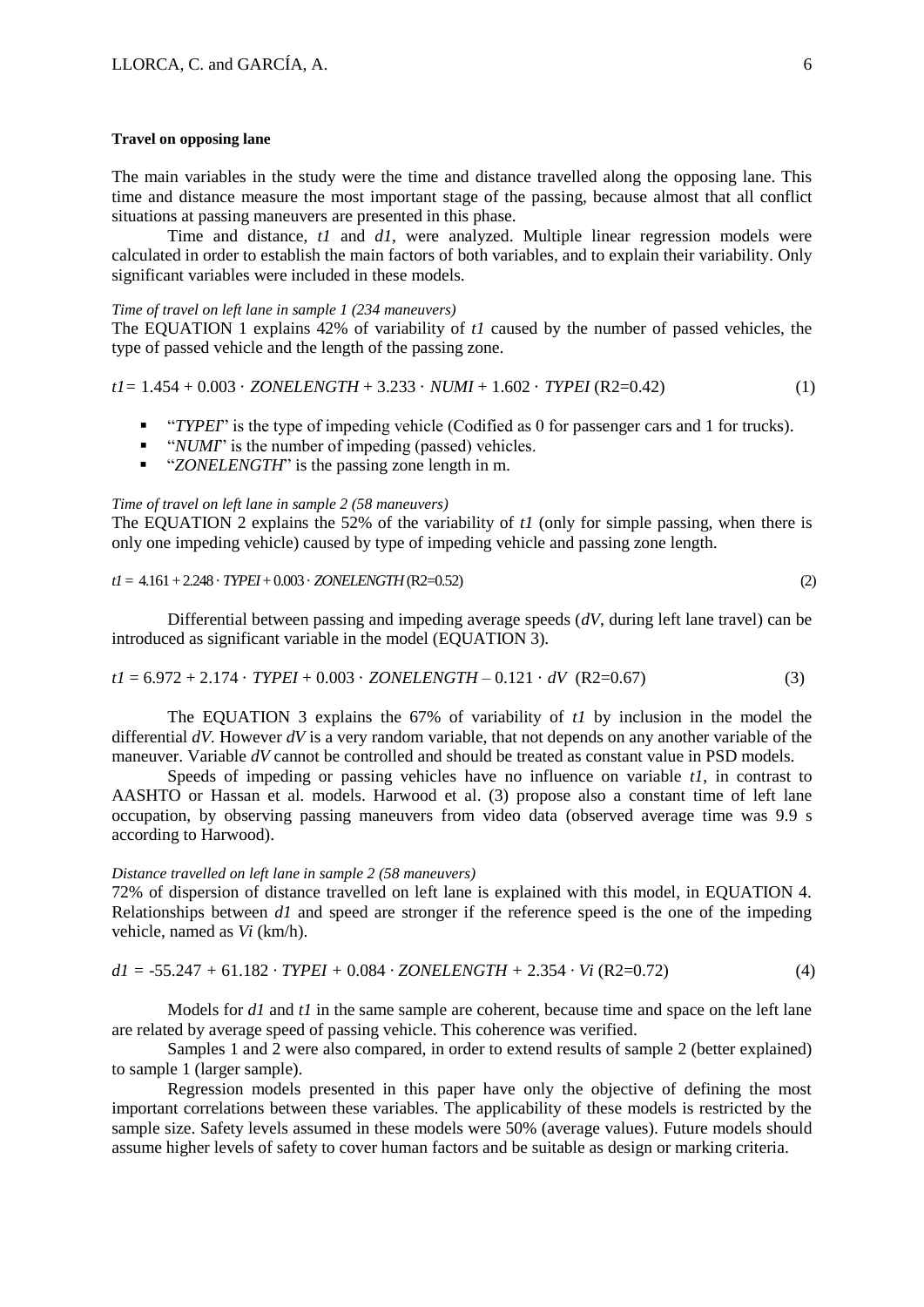Sample, and consequently scope of models, is reduced to Spanish rural roads with operating speeds (*V85*) within 94 and 120 km/h, and passing zone lengths within 250 and 1300 m. Only one passed vehicle must be considered. Passing vehicle was always a passenger car.

Out of these restrictions quality of models must be checked, in order to apply them to the construction of PSD models in further research.

#### **Evolution of the vehicles along the passing maneuver**

Relationships found in the regression analysis are established within average values of different variables of the passing. The consideration of "instant" values is necessary to explain the evolution of the vehicles along maneuvers. This analysis is now available with the explained methodology.

Time on the opposing lane was additionally divided in four sub-phases, between the following points:

- 1. Start of left lane occupation (start of *t1*).
- 2. Rear part of impeding abreast to front of passing: "head to tail".
- 3. Front part of both vehicles is abreast.
- 4. Rear part of passing abreast to front of impeding "tail to head".
- 5. End of left lane occupation.

The distribution of time in the different stages along a typical passing maneuver is described as follows. Any significant difference was not found between types of passed vehicles:

- Phase 1: between points 1 and 2: 0.32*·t1*.
- Phase 2: between points 2 and 3:  $0.24 \cdot t1$ .
- Phase 3: between points 3 and 4: 0.04*·t1*.
- Phase 4: between points 4 and 5: 0.40*·t1*.

Abreast position is located at 56% of the time on left lane, in contrast to AASHTO model, which proposes 2/3 of *t1*.

FIGURE 2 shows the speeds of each vehicle along the passing maneuver. Time *t1* is normalized in order to compare the evolution of speeds of every individual pass, by assuming that *t1* in all maneuvers was the average time *t1*. Each colored line represents one passing or impeding vehicle of the total of 58 maneuvers (red represents the impeding vehicle and green the passing vehicle). Black broken lines cover the central tendency of 70 % of vehicles (percentiles  $15<sup>th</sup>$ ,  $50<sup>th</sup>$  and 85<sup>th</sup> are plotted).

Passed vehicle keeps its speed constant or accelerates up to 15 km/h (70% of data). Assumptions of constant speed of this passed vehicle can be wrong; despite they are usual in all the existent PSD models. Speed profile of the impeding vehicle is similar to the typical operating speed profile of vehicles that come from to curve sections to tangents. This can explain the acceleration of the slow vehicle.

Passing vehicle accelerates along the entire passing maneuver. Acceleration rate is normally lower (in up to 50% of maneuvers) in last stage of passing maneuver. The change of acceleration rate is located at the change from stage 3 to stage 4, when passing vehicles completes the pass of impeding vehicle.

At beginning of *t1* speed difference mean between passing and impeding vehicle is 12.5 km/h. An initial acceleration during perception-reaction stage should be considered. Moreover, there are a large number of possibilities between accelerative and flying passes.

## **Speed relationships**

Average speeds of passing and impeding vehicles were calculated and compared with the operating speeds and design speeds on each passing zone.

FIGURE 3 shows the relationship between speeds of passing and impeding vehicles and design speeds, in comparison with AASHTO and Hassan models.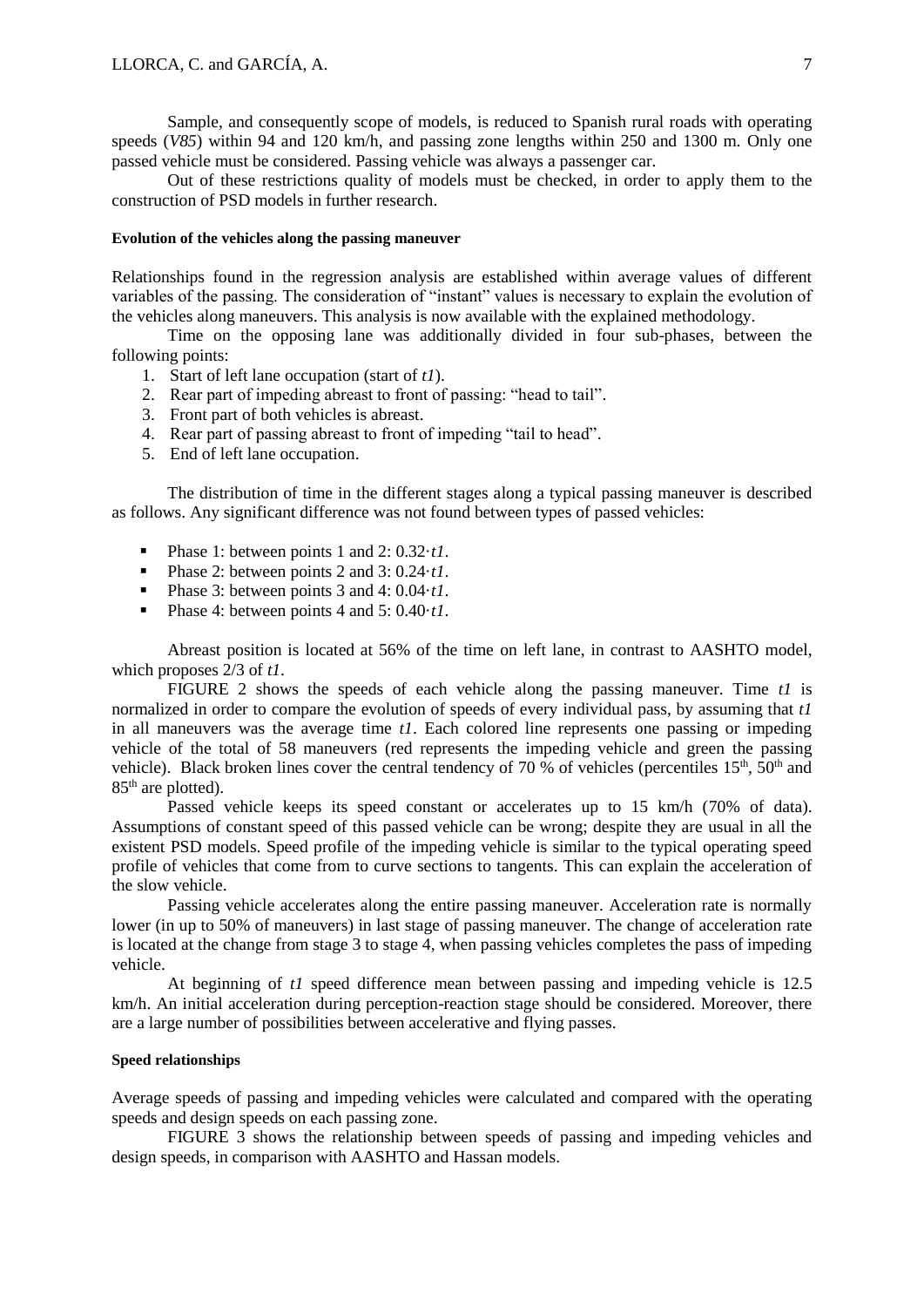The observed data show a linear relationship between speeds of passing and passed vehicle and design speed. Passing vehicle speeds are higher than AASHTO or Hassan proposed speeds, especially for lower designs speeds (80 to 100 km/h)

Speed difference does not depend on design speed neither on type of passed vehicle. The average value of 23 km/h was the same for passenger cars and trucks, and was higher than in all the existing revised PSD models.

## **Critical position**

Critical position is defined as the point of the last possibility of aborting a pass. From this point, it is better to complete the pass than to abort it. Many models like Glennon or Hassan et al. locate it in the point where sight distances to complete or abort the maneuver are equal.

Aborted maneuvers are less common on highways. Any aborted maneuver was not analyzed into the 58 completely described passing maneuvers. Estimations about the location of critical point are not possible in this study.

## **Opposing vehicle**

Only in a few maneuvers an opposing vehicle was approaching and had influence on the behavior of passing and impeding vehicles. Only 15 of these maneuvers were analyzed including data of distances and speeds.

In these cases a uniform movement along the entire maneuver is adequate to represent the movement of the opposing vehicle, like assumptions of all the proposed models. Speed of opposing vehicle should be the 85th percentile of operating speed in the specified direction of traffic. Using design speed could be unsafe.

### **PSD MODELS REVISION**

After data analysis, different PSD models can be compared with obtained data. Most cited models are AASHTO, Glennon and Hassan's models.

PSD cannot be compared directly because field data is restricted to the left lane travel of the passing maneuver. In contrast left lane travel times and distances will be compared in order to verify the assumptions of those models.

#### **AASHTO PSD model**

AASHTO PSD model defines the passing sight distance as the sum of four components:

- Distance  $d_l$ : initial perception-reaction and acceleration distance.
- Distance  $d_2$ : left lane travelled distance.
- Distance *d*<sup>3</sup>: clearance distance.
- **Distance**  $d_4$ : two thirds of  $d_2$ .

Existence of distance  $d_l$  seems to be obvious, because of the need of a perception-reaction time and the initial acceleration. An initial acceleration before beginning the left lane occupation was observed. However, the starting point of the stage described by  $d<sub>l</sub>$  was not measured, due to the dependence of this point on driver's behavior.

Acceleration rates proposed by AASHTO depend on design speed level. They are between  $0.62 \text{ m/s}^2$  and  $0.67 \text{ m/s}^2$ . Observed acceleration rates (average values in the acceleration stage along the entire maneuver) present very high dispersion. Percentiles  $15<sup>th</sup>$  and  $85<sup>th</sup>$  were 0.5 m/s<sup>2</sup> and 1.6 m/s<sup>2</sup>. Dependence on speeds of passing or passed vehicle was not registered.

Consequently, AASHTO acceleration rate could be exceeded by almost that 85% of vehicles.

Distance *d*<sub>2</sub> of AASHTO model is the same distance that variable *d1* in the present study. This distance was also calibrated from different field studies.

The AASHTO model assumes that speed is not uniform, but calculates the distance  $d_2$  as a uniform movement at the average speed of the passing vehicle *Vp*.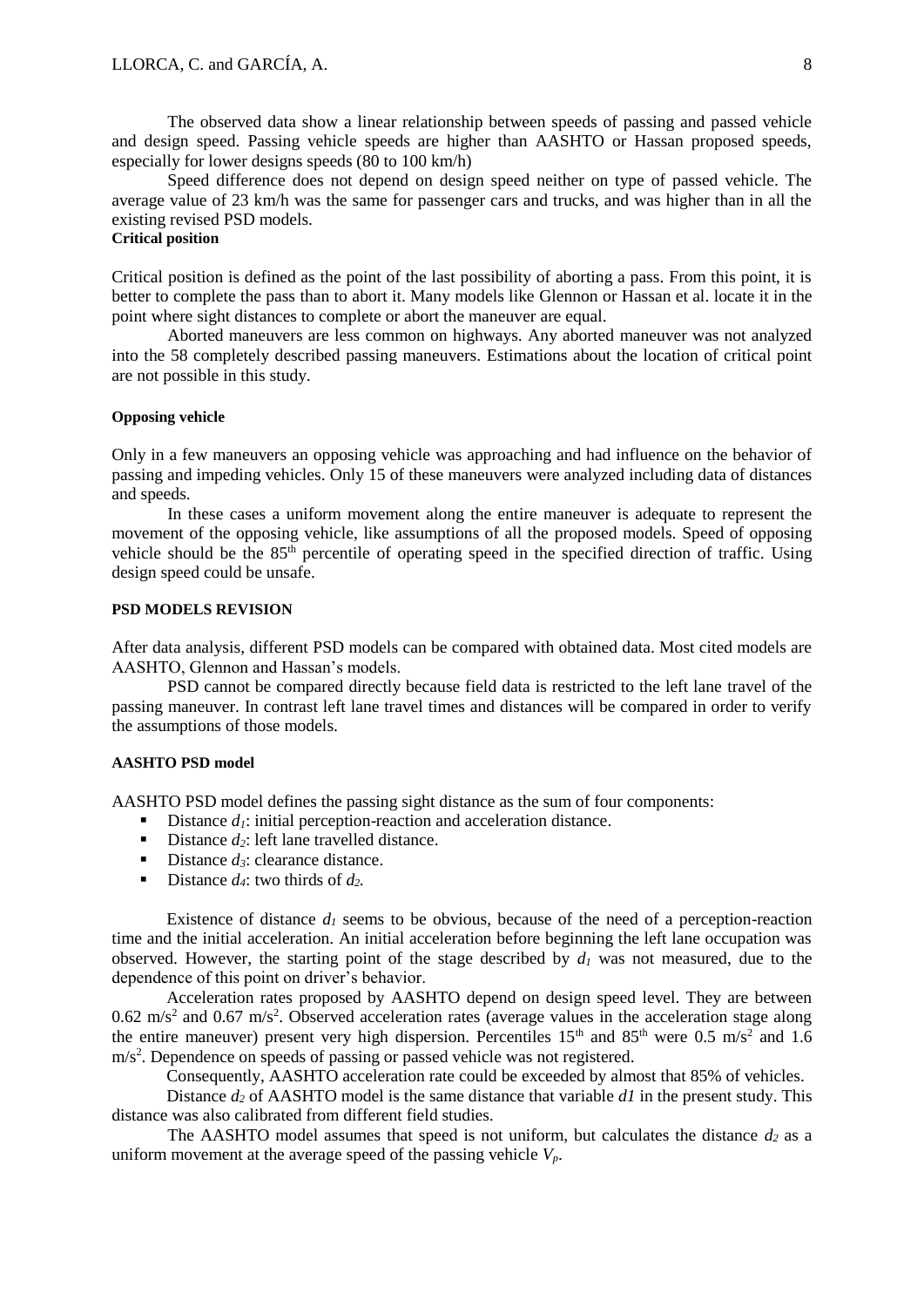Comparison with field data, observed in FIGURE 4, uses the speed of impeding vehicle as speed of reference, because this speed has a stronger relationship with travelled distances than the speed of the passing vehicle in the observed maneuver. Tendency of observed data is shown by using simple regression lineal models. In this case, only the type and speed of vehicles are included as input variables of these tendency lines.

Similar relationships are found with times of travel on the opposing lane. However, this model proposes a time of travel on the opposing lane which increases with the speed, between 9 and 12 seconds, similar to average time *t1* for passed heavy vehicles in field data.

AASHTO model fits the distances to the average distances predicted if the passed vehicle is one truck. AASHTO model is conservative to represent the average distance *d1* for passed passenger cars, although calibration of the model was made from data of passenger cars (19).

Distance  $d_3$  is the gap between passing and opposing vehicle when the return to the own lane is completed. Data observed in 15 maneuvers with opposing vehicles with influence on passing maneuver were compared with distance *d3*. AASHTO proposed clearing gap can be considered as a lower threshold of observed distances, since only one case surpasses the AASHTO values.

Distance  $d_4$  in AASHTO model represents the distance travelled by the opposing vehicle during the left lane travel of the passing one. Results of this research recommends consider 44% of left time travel instead 2/3. Moreover, assumed opposing speed by AASHTO model is equal to speed of passing vehicle. This could be often unsafe because speed of opposing vehicle can be higher than average speed of passing vehicle. Expected speed of opposing vehicle could be the 85<sup>th</sup> percentile of the free flow operating speed at the beginning of the passing zone.

With respect to the speed of vehicles and their relationship with the design speed, as shown in FIGURE 3, AASHTO model proposes a constant speed differential of 16 km/h, lower than the observed of 23 km/h. Speed of passed vehicle matches with observed data, since it is always between percentiles  $50<sup>th</sup>$  and  $85<sup>th</sup>$  of the registered speeds. Speed of passing vehicles was higher in observed maneuvers. That explains the differences in distances of travel on opposing lane.

## **PSD model of Hassan et al.**

Hassan et al. PSD model (6) is an analytical PSD model, which calculates the sight distance using the equations of the movement of the three vehicles of the maneuver.

PSD is, according to Hassan, the sight distance required to complete a pass from the critical position. Before that, the author have defined an initial stage, necessary to reach the critical point, but not included in PSD.

The passing vehicle accelerates with uniform rate during the initial stage before critical point, until it reaches this point. The location of the critical point is calculated by making sight distances to complete and to abort equal. Moreover, critical point cannot be never situated beyond the abreast position. This reasonable assumption is the main difference between Glennon and Hassan's model, since they use similar equations to calculate PSD.

After critical point, passing vehicle return to its own lane at constant speed, equal to design speed of the road.

Time headways between all vehicles are always assumed to be equal to 1 s. Speed differential between passing final speed and impeding vehicle speed depends on the design speed that is assumed as passing vehicle speed. Speed differential decreases with design speed.

Hassan's basic assumptions define a movement of the passing vehicle very close to the observed passing maneuver, with lower acceleration rates after the critical position, always located next to the abreast position.

However, speed relationships are significantly different from the observed in this field study. At high speeds, the speed of passing vehicle is close to design speed, but at low speeds, the passing vehicle travels at speeds higher than design speed.

In all cases, average speed difference between passing and passed vehicle in observed maneuvers was 23 km/h, very far from the proposed speed differential.

By considering as reference speed the speed of the impeding vehicle, a comparison of distance travelled on the opposing lane is possible, and is shown in FIGURE 5.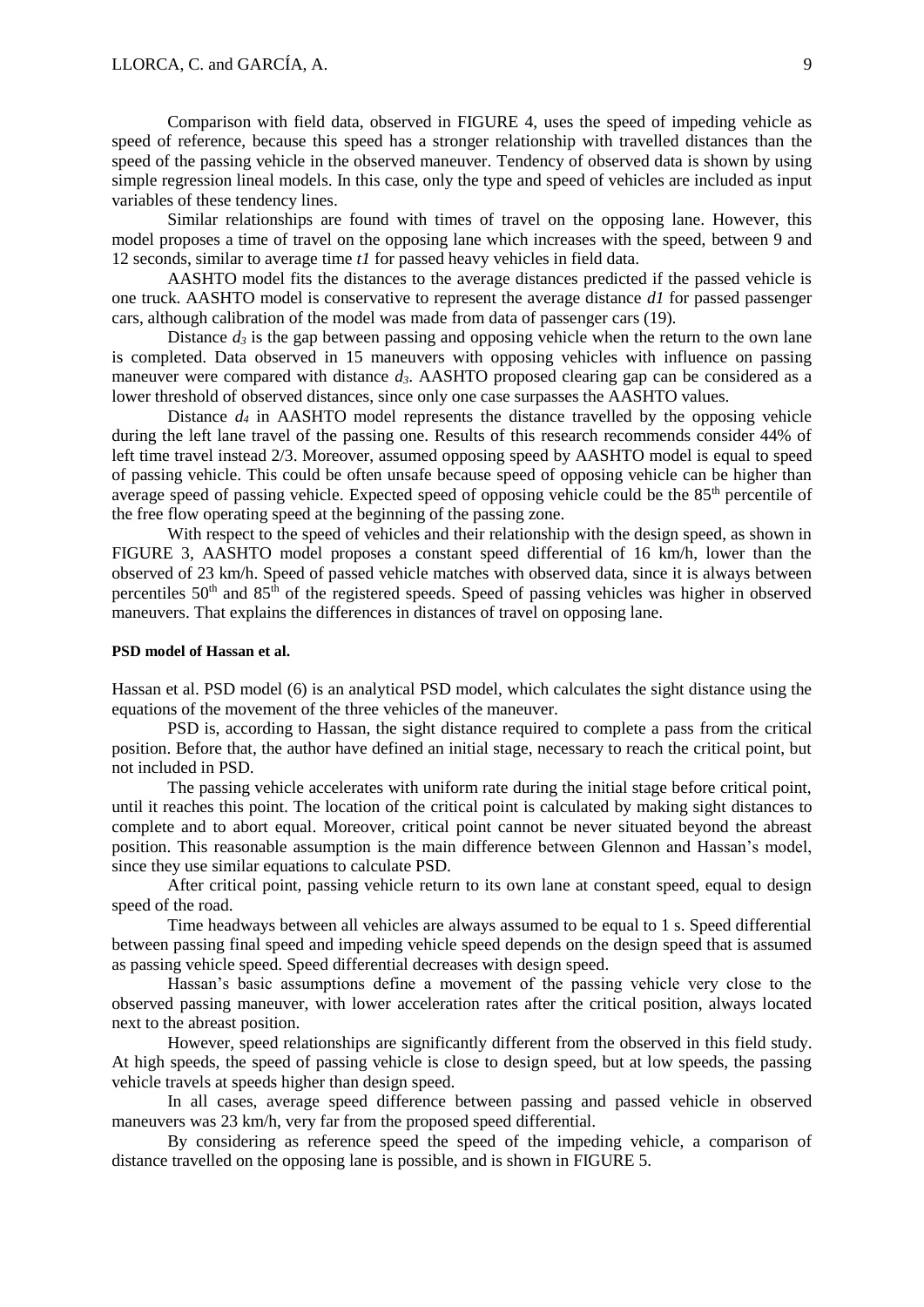The main differences between observed data and Hassan's model are visible at high speeds of the impeding vehicle. Hassan considers a nonlinear relationship between distance and speed that could not be observed in field data. Consequently, distances at speeds over 70 km/h are too far from observed distances.

## **CONCLUSIONS AND FURTHER RESEARCH**

A new methodology to study passing maneuvers based on video data recording has been presented. Main advances of this methodology are the improved quality of video images and the possibility of determine the complete trajectories of the three participating vehicles with enough accuracy.

These advances are caused by the use of a higher number of cameras, which allows uniform video quality along the entire passing zone, and the use of a specific software that calculates the evolution of the vehicles with a frequency of at least 5 points per second.

The new methodology uses an existent equipment developed by the Universidad Politécnica de Valencia, and was used in the field study presented in the paper. The methodology allowed the research team to obtain a database of maneuvers with efficiency and enough accuracy.

The analysis has shown that new variables could be introduced in this model. An example of these new variables is the passing zone length. This length had influence on distance travelled along the opposing lane, because of drivers that have more space to do the pass are used to extend their travelled distance on this left lane. The inclusion of this variable can adequate the marking criteria to long and short passing zones. The passing zone length can be only included in statistical models, due to the problems to describe it by analytical formulations of PSD.

An additional analysis of those observed maneuvers was possible in order to compare data with some existing PSD models.

PSD model of AASHTO, used as design criteria in US, is also based on field data. Maneuver explanation and proposed values can generally be accepted. AASHTO proposes distances always over percentiles 50<sup>th</sup> of observed distances.

However, speeds of the participating vehicles could be redefined. Speed differential of 16 km/h is lower than the observed in the passing maneuvers of this study (23 km/h). This was also observed in all other existing PSD models.

PSD model of Hassan et al. presents a complete description of the evolution of the passing vehicle. An initial acceleration phase was always registered and after that, acceleration rates are lower.

However, speed relationship of Hassan's PSD model is not close to observed speeds. Differences of 10 km/h with observed data were found in impeding vehicle speeds. Several assumptions of this PSD model could be checked with field data.

Applicability of obtained results is restricted to Spanish rural roads, due to the origin of the observed data. Regional variations are possible, and it suggests applying the proposed methodology in other sites.

Further applications of the developed methodology are possible. More observations in locations having nearly minimum recommended passing zone lengths would be beneficial, to understand better the effect of that length.

Extend the video recording to other passing zones will allow to consider more additional variables, that could have an important influence on PSD. For example, it would be possible to study the effect of night lighting conditions in passing zones, in comparison with day light time, or to analyze the influence of the grade of the highways on passing maneuver. Night visibility is also possible using the cameras of the Mobile Traffic Laboratory, with a small reduction in accuracy, thanks to the infrared filters of cameras.

Study of passing maneuvers involving a truck as passing vehicle is necessary too.

Variables related to the opposing vehicle should be more times observed in order to validate existing criteria or propose new models. Moreover, an extension in sample size of the field study can make the construction of a new PSD model possible.

Driving behavior related characteristics cannot be easily studied with this methodology, because it allows video recording from an external point of view.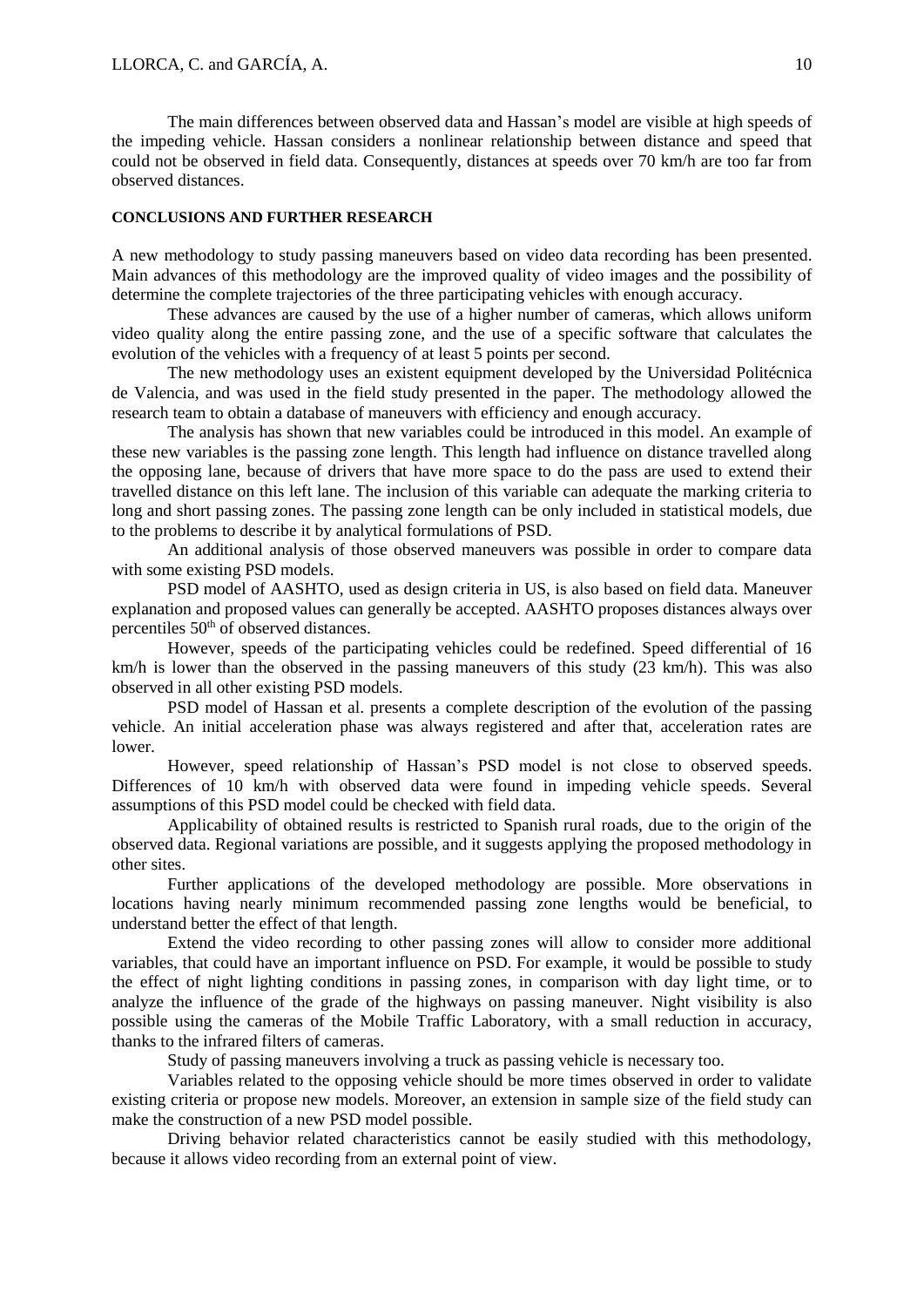The construction of a PSD model should eventually consider traffic operation and safety related aspects, which can help proposing the most adequate formulation.

#### **REFERENCES**

- 1. International Transportation Forum, Road Safety. Recommendations from Ministers, 2009.
- 2. Farah, H., A. Beckhor and A. Polus., "Risk evaluation by modeling of passing behavior on two-lane rural highways," *Accident Analysis and Prevention*, Vol. 41, 2009, pp. 887- 894.
- 3. Harwood, D.W., D.K. Gilmore, K.R. Richard, J.M. Dunn, and C. Sun, *Passing Sight Distance Criteria*, NCHRP Report 605, Transportation Research Board, 2008.
- 4. American Association of State Highway and Transportation Officials, *A Policy on Geometric Design of Highways and Streets*, Fifth Edition, Washington, DC, 2004.
- 5. Glennon, J. "New and improved model of passing sight distance," *Transportation Research Record 1195*, Transportation Research Board, 1988, pp. 55-69.
- 6. Hassan, Y., A. El Halim and S. Easa, "Passing sight distance on two-lane highways: review and revision," *Transportation Research. Part A*, Vol. 30, No. 6, 1996, pp. 453- 467.
- 7. Rillet, L. R., B. Hutchinson and M. Whitney, "Mechanics of the passing maneuver and the impact of large trucks," *Transportation Research, Part A,* Vol. 24A, No. 2, 1990, pp. 121-128.
- 8. Rocci, S., "Transportation Research Circular E-003: A system for no-passing zone signing and marking setup," Transportation Research Board, 1998.
- 9. Wang, Y. and M. Cartmell, "New Model for Passing Sight Distance on Two-Lane Highways," *Journal of Transportation Engineering*, Vol. 124, 1998, pp. 536.
- 10. El Khoury, J. and Hobeika, A , "New approach for estimating the passing sight distance requirements," *Transportation Research Board 85th Annual Meeting, 2006*.
- 11. El-Bassiouni, S and T. Sayed, "Design Requirements for Passing Sight Distance: A Riskbased Approach," *Transportation Research Board 89th Annual Meeting*, 2010.
- 12. Federal Highway Administration, US, *Manual on Uniform Traffic Control Devices for Streets and Higways*, 2003.
- 13. Ministery of Public Works, Spain,*. Instrucción de Carreteras 3.1 IC "Trazado",* 2000.
- 14. Ministery of Public Works, Spain, *Instrucción de Carreteras 8.2 IC "Marcas viales"*, 1987.
- 15. Polus, A., M. Livneh and B. Frischer, "Evaluation of the passing process on two-lane rural highways," *Transportation Research Record 1701*, Transportation Research Board, 2000, pp. 53.
- 16. Carlson, P. J., J. D. Miles and P. K Johnson, "Daytime High Speed Passing Maneuvers observed on Rural Two-Lane, Two-Way Highway: Findings and Implications," *Transit*, Vol. 1961, No. 1, 2006, pp. 9.
- 17. Harwood, D. W., D. Gilmore and K. Richard, "Passing Sight Distance Criteria for Roadway Design and Marking," *Transportation Research Board 89th Annual Meeting*, 2010.
- 18. Romero, M. and A. García, "Deceleration Lane Length Evaluation Based on a New Conflict Indicator*," 4 th International Symposium on Highway Geometric Design, Valencia, Spain*, 2010.
- 19. Harwood, D.W., D. Torbic, K. Richard, W. Glauz and L. Elefteriadou, *Review of Truck Characteristics as Factors in Roadway Design*. NCHRP Report 505, Transportation Research Board, 2003.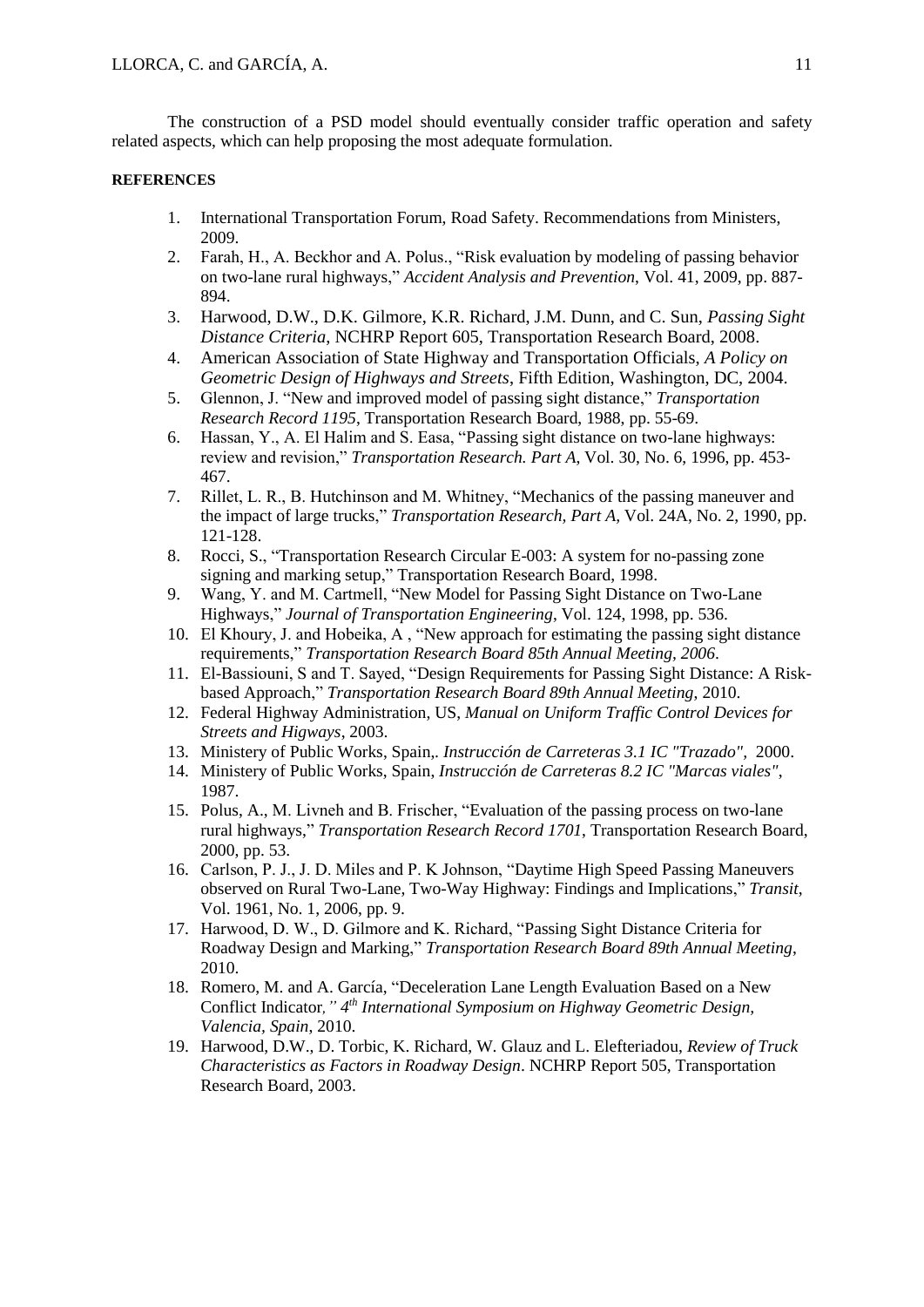# **LIST OF TABLES AND FIGURES**

TABLE 1 Field study locations and characteristics

TABLE 2 Variables of passing maneuver

FIGURE 1 Sample frames of a passing maneuver observed at 6 cameras and location of the Moving Traffic Laboratory (MTL) near the studied passing zone

FIGURE 2 Speed variation in passing maneuvers. Plotted lines represent relative speed respect of the initial speed of the impeding vehicle.

FIGURE 3 Speeds of passing and impeding vehicle vs. design speed

FIGURE 4 Comparison of left lane distance in AASHTO model

FIGURE 5 Comparison of left lane distance in Hassan et al.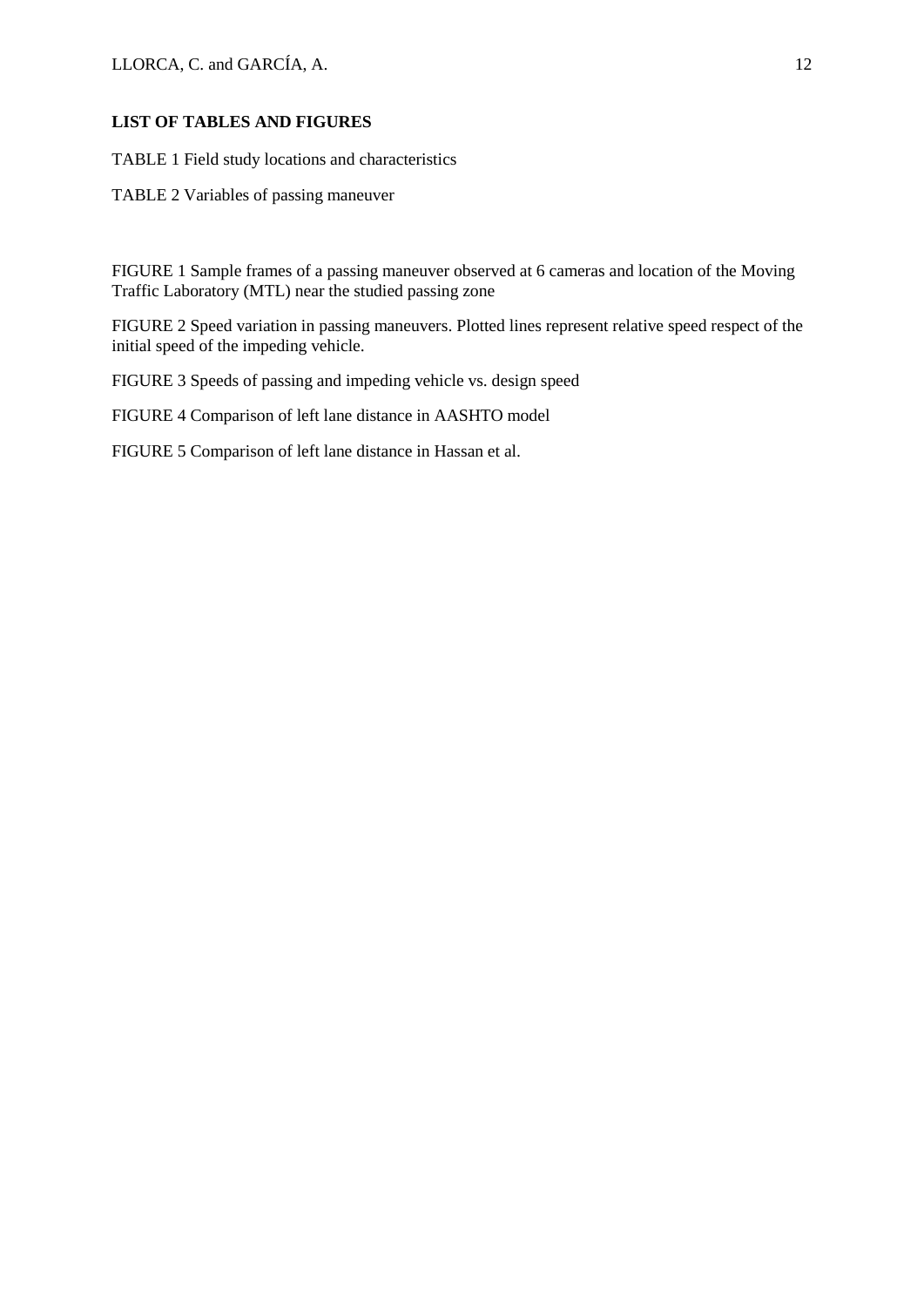| Passing Zone                         | 1               | $\overline{2}$                    | 3                  | $\overline{4}$     |  |  |  |  |  |  |
|--------------------------------------|-----------------|-----------------------------------|--------------------|--------------------|--|--|--|--|--|--|
| Location                             | Casinos CV-35   | Carlet CV-50<br>Vilamarxant CV-50 |                    | Carlet CV-50       |  |  |  |  |  |  |
| Date                                 | Feb, 16th 2010  | Mar, 11 <sup>th</sup> 2010        | Apr, $4^{th}$ 2010 | Apr, $4^{th}$ 2010 |  |  |  |  |  |  |
| Duration (hours)                     | $\overline{4}$  | $\overline{4}$                    | 3                  | 3                  |  |  |  |  |  |  |
| Time at start                        | 9:00            | 8:30                              | 9:00               | 9:00               |  |  |  |  |  |  |
| Weather - Lighting                   | Cloudy          | Sunny                             | Sunny              | Sunny              |  |  |  |  |  |  |
| Road Surface                         | Dry             | Dry                               | Dry                | Dry                |  |  |  |  |  |  |
| Geometric characteristics            |                 |                                   |                    |                    |  |  |  |  |  |  |
| *Length of the passing zone (m)      | $1,100 - 1,300$ | $600 - 850$                       | 245-280            | 270-260            |  |  |  |  |  |  |
| Grade                                | 0%              | $0\%$<br>$0\%$                    |                    | 0%                 |  |  |  |  |  |  |
| Traffic conditions                   |                 |                                   |                    |                    |  |  |  |  |  |  |
| Average hour traffic volume (veh/h)  | 268             | 282                               | 285                | 285                |  |  |  |  |  |  |
| % of heavy vehicles                  | 23              | 17                                | 15                 | 15                 |  |  |  |  |  |  |
| *Operating speed (km/h)              | 119-111         | 95-93                             | 92-100             | 92-100             |  |  |  |  |  |  |
| *Free flow operating speed (km/h)    | 125-120         | 98-94                             | 97-103             | 97-103             |  |  |  |  |  |  |
| **Design speed (km/h)                | 120             | 80                                | 90                 | 90                 |  |  |  |  |  |  |
| **Speed limit (km/h)                 | 100             | 100                               | 100                | 100                |  |  |  |  |  |  |
| Observed maneuvers                   |                 |                                   |                    |                    |  |  |  |  |  |  |
| Number of observed passing maneuvers | 118             | 100                               | 8                  | 8                  |  |  |  |  |  |  |
| Passing trajectories obtained        | 14              | 35                                | $\overline{4}$     | 5                  |  |  |  |  |  |  |
| Passing rate (Pass/veh) %            | 11.0            | 8.9                               | 0.9                | 0.9                |  |  |  |  |  |  |
| Passing frequency (Pass/hour)        | 29.5            | 25.0                              | 2.7                | 2.7                |  |  |  |  |  |  |

*\*The two numbers indicate the values corresponding to the two directions of the road*

*\*\*Design speed is defined (according to Spain design criteria (13)) as a reference speed for highway sections of at least 2 km. Posted speed limit can be higher in shorter sections.*

## **TABLE 1 Field study locations and characteristics**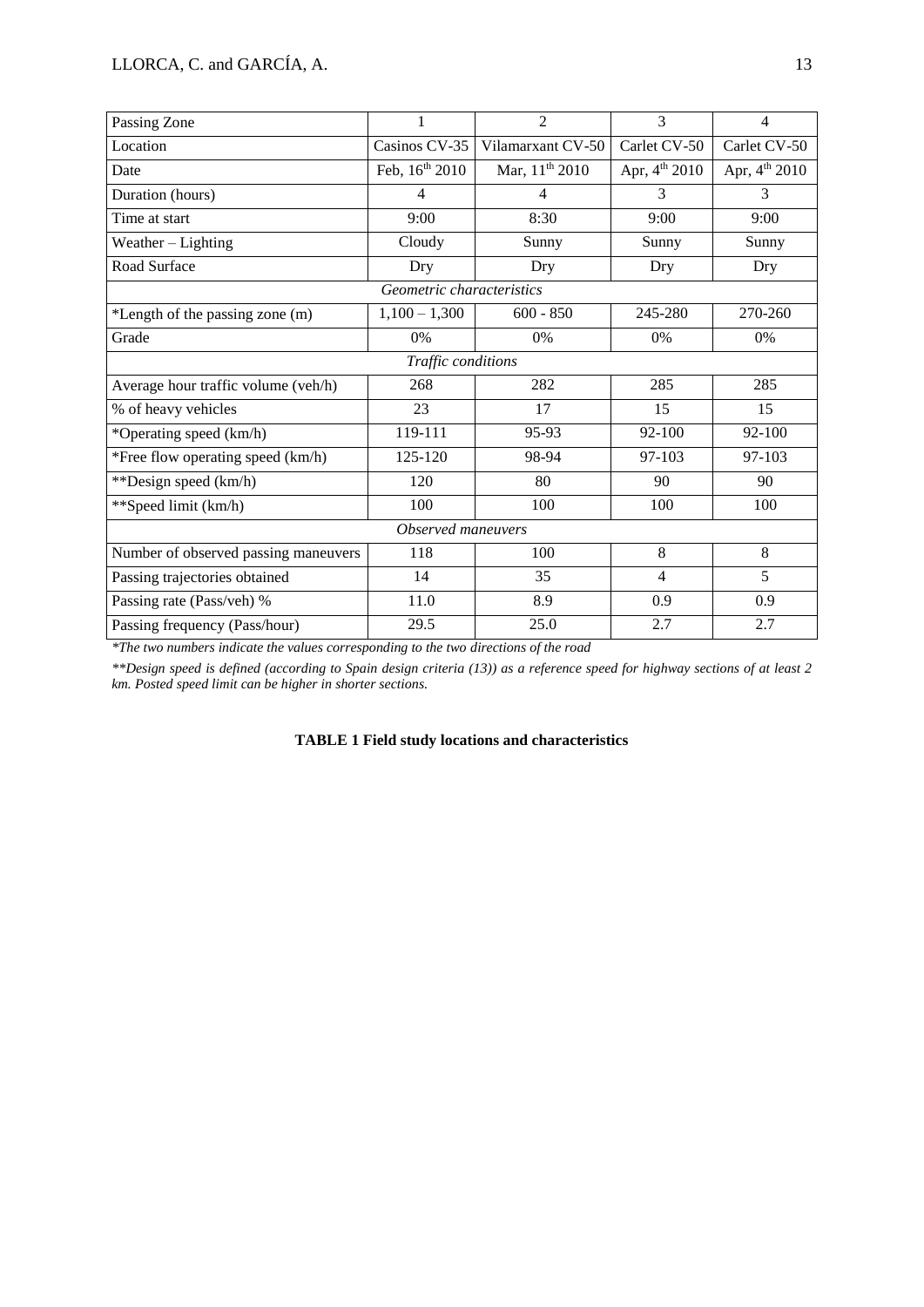|                                                                                                    | Code          | Unit             | 15 <sup>th</sup> Perc    | Mean                     | 85 <sup>th</sup> Perc    | Mean<br>Car              | Mean<br>Truck            |  |  |  |
|----------------------------------------------------------------------------------------------------|---------------|------------------|--------------------------|--------------------------|--------------------------|--------------------------|--------------------------|--|--|--|
| Sample 1 and 2: basic variables                                                                    |               |                  |                          |                          |                          |                          |                          |  |  |  |
| Number of passed vehicles                                                                          | <b>NUMI</b>   | $\omega$         | $\overline{a}$           | $\blacksquare$           | $\overline{\phantom{a}}$ | $\blacksquare$           | $\blacksquare$           |  |  |  |
| Type of passed vehicle                                                                             | <b>TYPEI</b>  | $\blacksquare$   | $\overline{\phantom{0}}$ | $\overline{\phantom{a}}$ | $\overline{\phantom{a}}$ | $\overline{\phantom{0}}$ | $\overline{\phantom{a}}$ |  |  |  |
| Time travelled on left lane (only<br>simple passes)                                                | $t\bar{l}$    | S                | 5.4                      | 7.6                      | 10.2                     | 6.36                     | 8.95                     |  |  |  |
| Time between return to the own<br>lane and crossing with opposing<br>vehicle, if exists            | t2            | ${\bf S}$        | 2.4                      | 3.4                      | 5.0                      | not significant dif.     |                          |  |  |  |
| Sample 2: trajectory data reduction (Only simple passes)                                           |               |                  |                          |                          |                          |                          |                          |  |  |  |
| Length of passing vehicle                                                                          | Lp            | m                | 4.0                      | 4.5                      | 5.0                      | ÷.                       | $\overline{a}$           |  |  |  |
| Length of passed vehicle                                                                           | Li            | m                | 4.5                      | 7.8                      | 11.5                     | 4.5                      | 11,3                     |  |  |  |
| Distance travelled on left lane by<br>passing vehicle                                              | dl            | m                | 130                      | 193                      | 267                      | 170                      | 222                      |  |  |  |
| Distance travelled by passed vehicle                                                               | dli           | m                | 88                       | 147                      | 204                      | 130                      | 170                      |  |  |  |
| Average speed of passed vehicle                                                                    | Vi            | km/h             | 53                       | 69                       | 74                       | not significant dif.     |                          |  |  |  |
| Average speed of passing vehicle                                                                   | Vp            | km/h             | 75                       | 92                       | 107                      | not significant dif.     |                          |  |  |  |
| Average speed difference                                                                           | dV            | km/h             | 15                       | 23                       | 33                       | not significant dif.     |                          |  |  |  |
| Gap between passing and passed<br>vehicles at begin of maneuver                                    | h1            | m                | 5                        | 13                       | 16                       | not significant dif.     |                          |  |  |  |
| Gap between passing and passed at<br>end of maneuver                                               | h2            | m                | 9                        | 12                       | 21                       | not significant dif.     |                          |  |  |  |
| Gap between passing and opposing<br>of<br>vehicle<br>at<br>end<br>maneuver<br>(clearance distance) | $dp$ -o       | m                | 98                       | 163                      | 243                      | not significant dif.     |                          |  |  |  |
| Average acceleration<br>of passed<br>vehicle before the abreast position                           | $\mathfrak a$ | m/s <sup>2</sup> | 0.5                      | 1.0                      | 1.6                      | not significant dif.     |                          |  |  |  |

**TABLE 2 Variables of passing maneuver**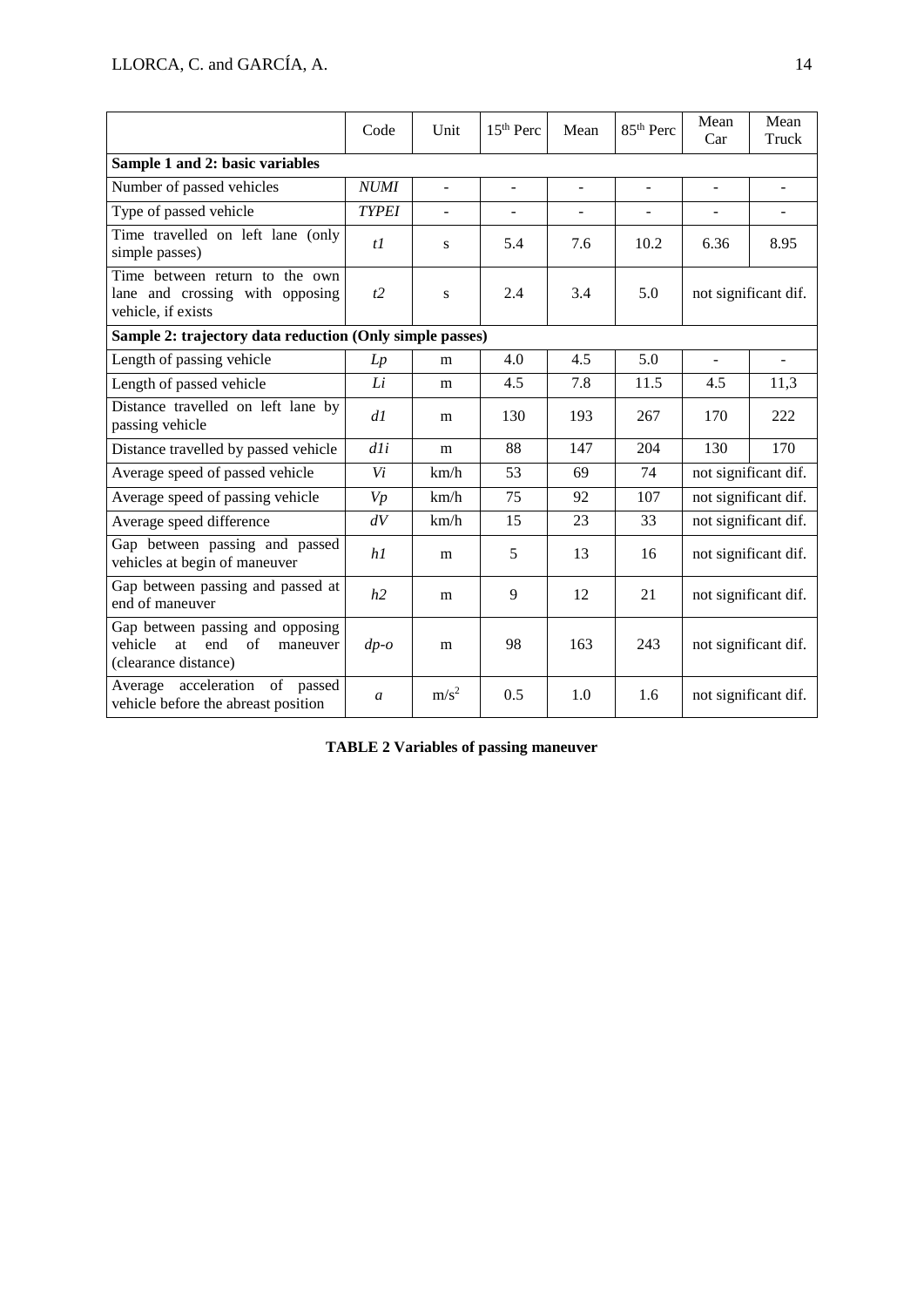

**FIGURE 1 Sample frames of a passing maneuver observed at 6 cameras and location of the Moving Traffic Laboratory (MTL) near the studied passing zone**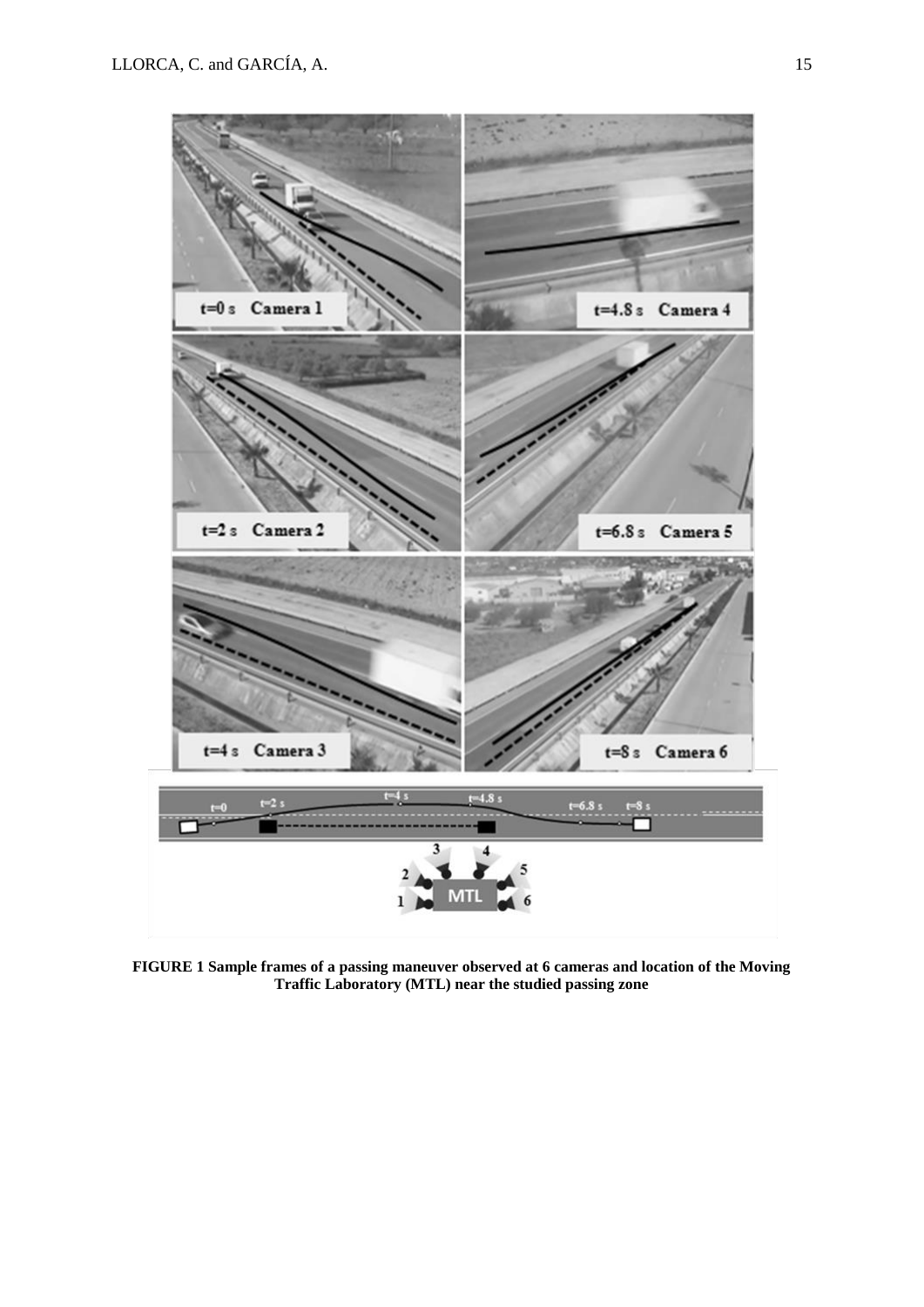

**FIGURE 2 Speed variation in passing maneuvers. Plotted lines represent relative speed respect of the initial speed of the impeding vehicle. Broken lines are percentiles 15, 50 and 85th .**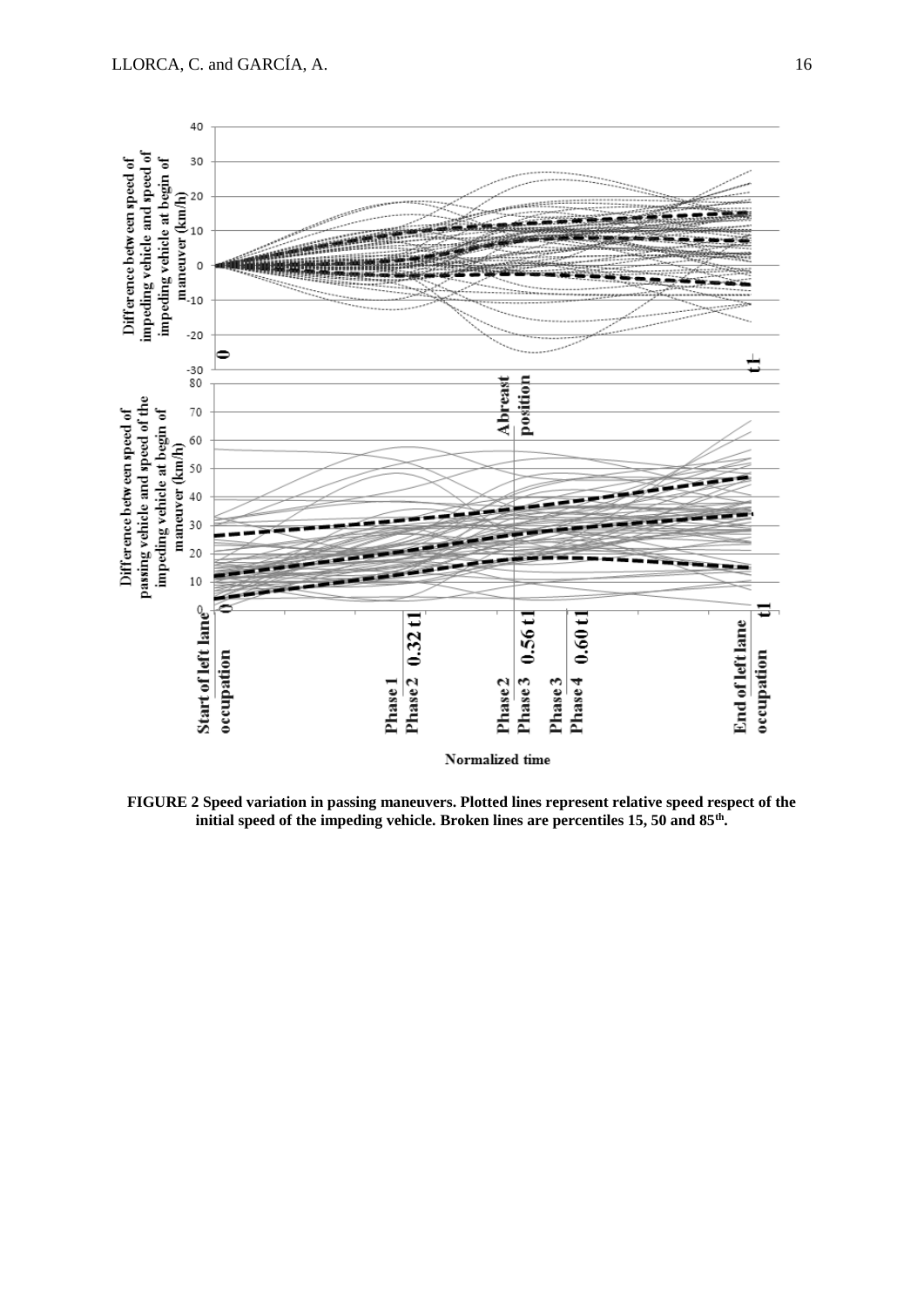

**FIGURE 3 Speeds of passing and impeding vehicle vs. design speed**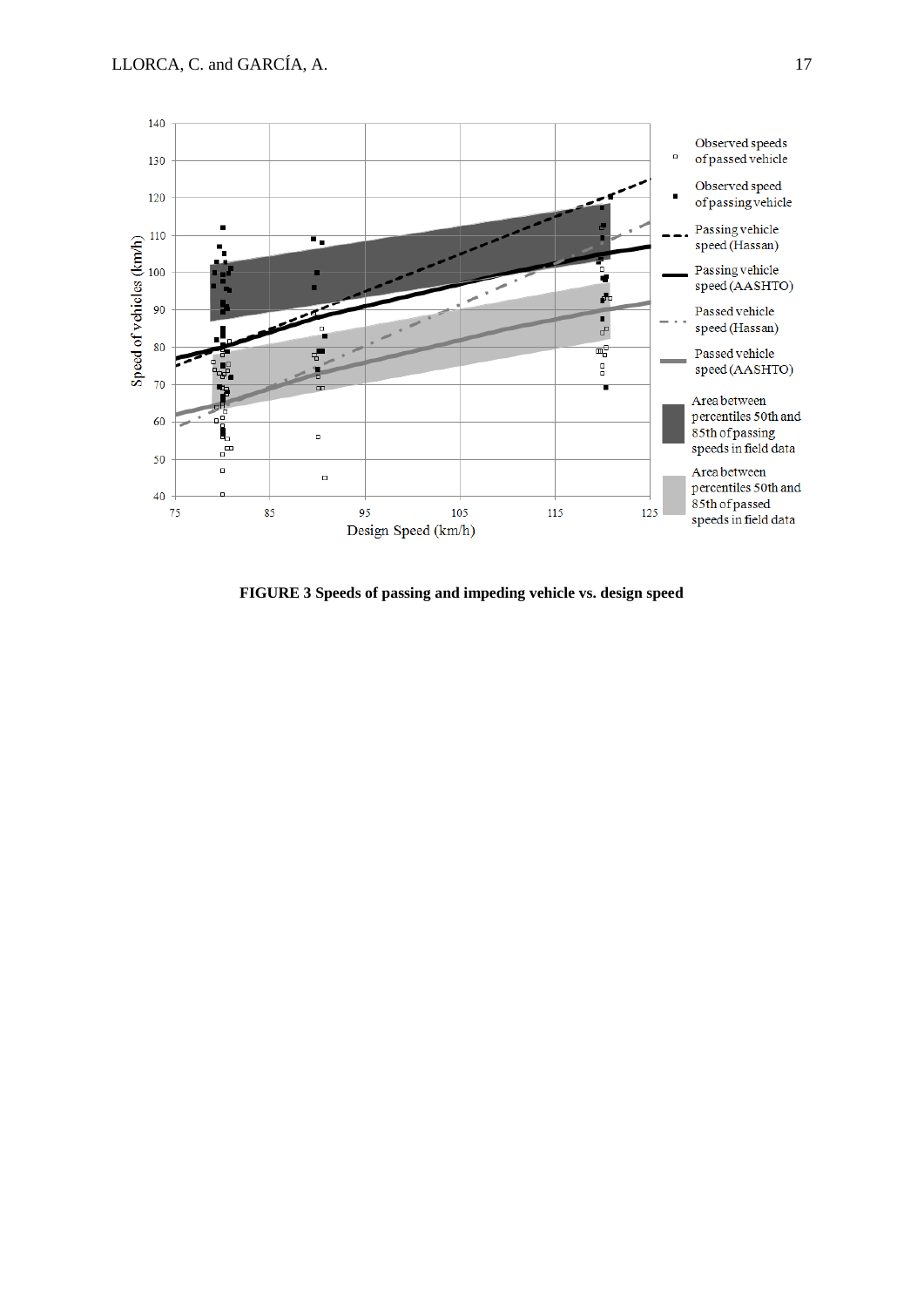

**FIGURE 4 Comparison of left lane distance in AASHTO model**